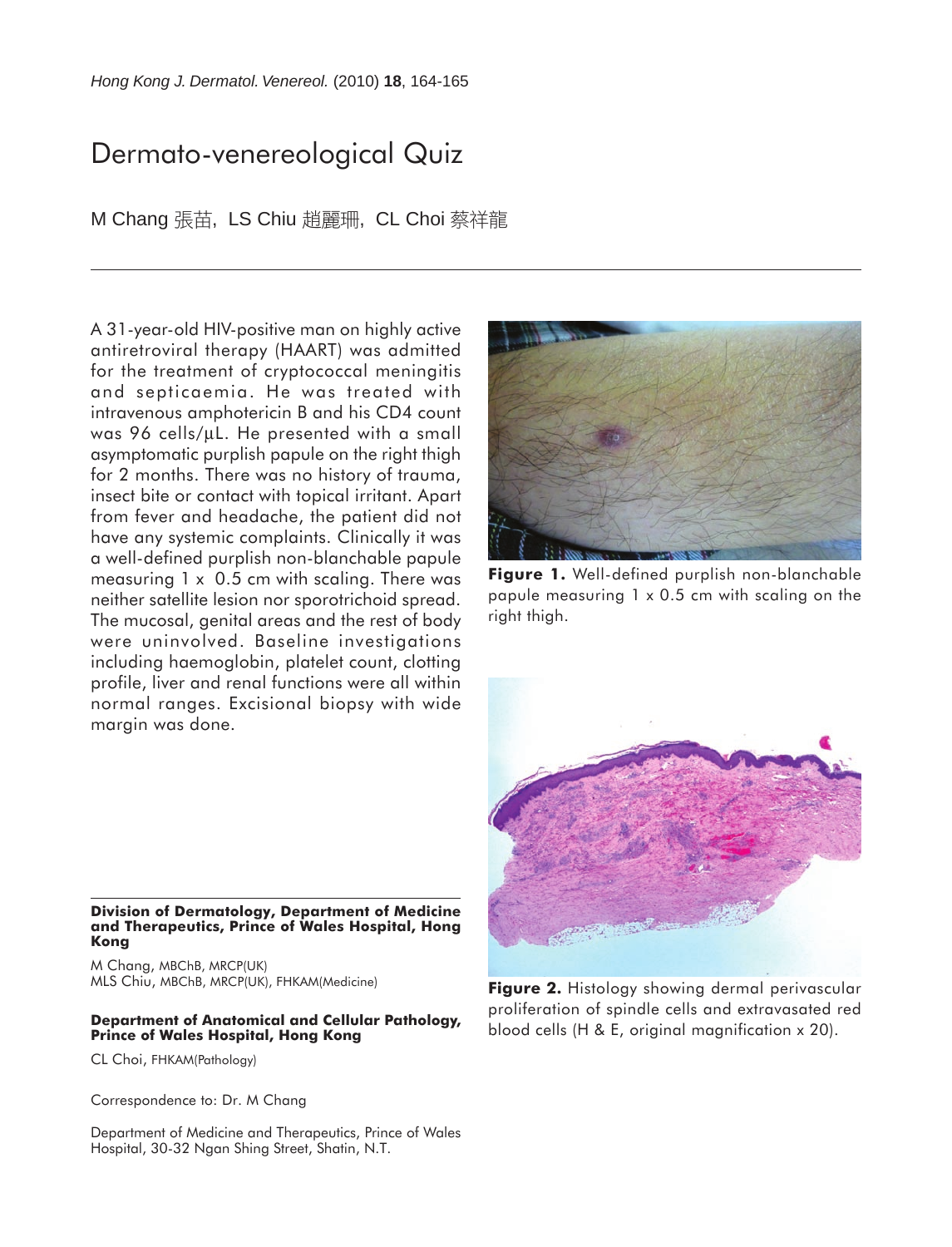

Figure 3. Increased vascular channels and protrusion into newly formed blood vessels lined by bland endothelial cells were seen (promontory sign) (H & E, original magnification x 200).



**Figure 4.** Human herpesvirus 8 immunohistochemical stain (original magnification x 400).

## **Questions**

- 1) What are the differential diagnoses and likely clinical diagnosis?
- 2) What are the skin biopsy findings?
- 3) What other investigations should be done?
- 4) What are the treatment options?